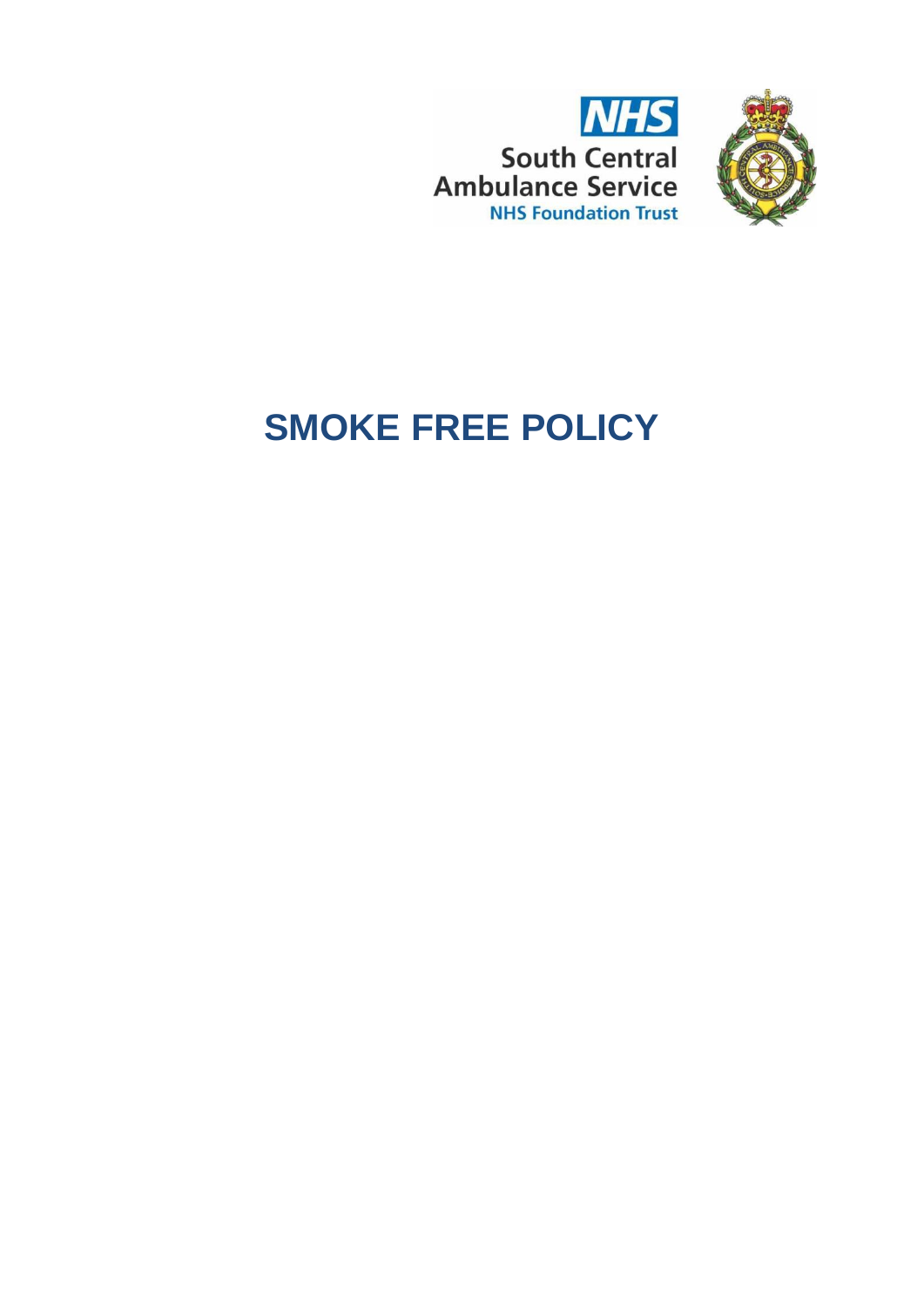# <span id="page-1-0"></span>**DOCUMENT INFORMATION**

| <b>Version:</b>                   | V8                                   |
|-----------------------------------|--------------------------------------|
| Review due by:                    | May 2023                             |
| Date of Issue:                    | 26 <sup>th</sup> May 2020            |
| Date of ratification:             | 20th May 2020                        |
| <b>Ratifying committee/group:</b> | Health, Safety and Risk Group        |
| Author:                           | John Dunn, Head of Risk and Security |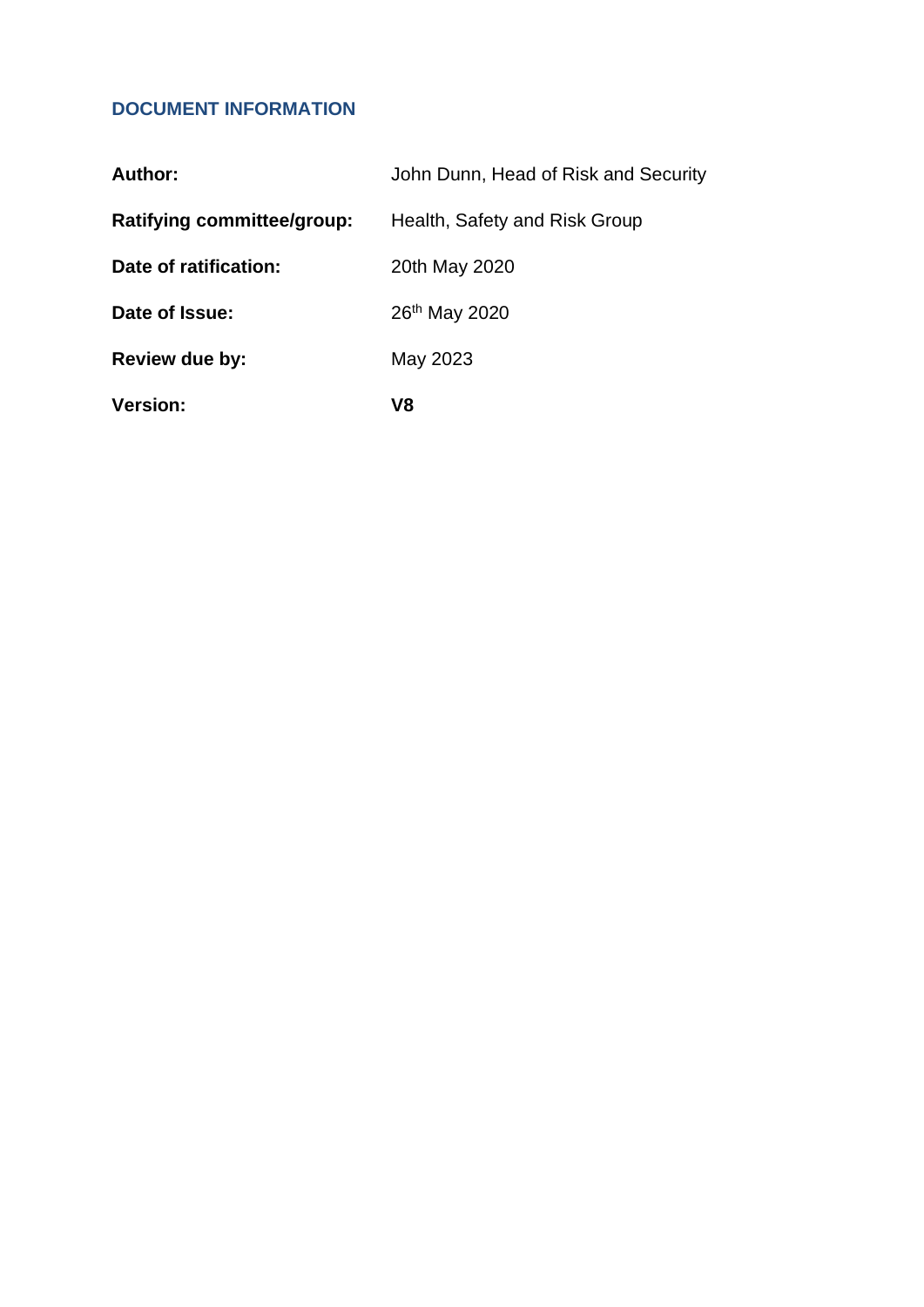| 1.  |  |
|-----|--|
| 2.  |  |
| 3.  |  |
| 4.  |  |
| 5.  |  |
| 5.1 |  |
| 5.2 |  |
| 5.3 |  |
| 5.4 |  |
| 5.5 |  |
| 5.6 |  |
| 5.7 |  |
| 5.8 |  |
| 5.9 |  |
| 6.  |  |
| 7.  |  |
| 8.  |  |
| 9.  |  |
|     |  |
|     |  |
|     |  |
|     |  |
|     |  |
|     |  |
|     |  |
|     |  |
|     |  |
|     |  |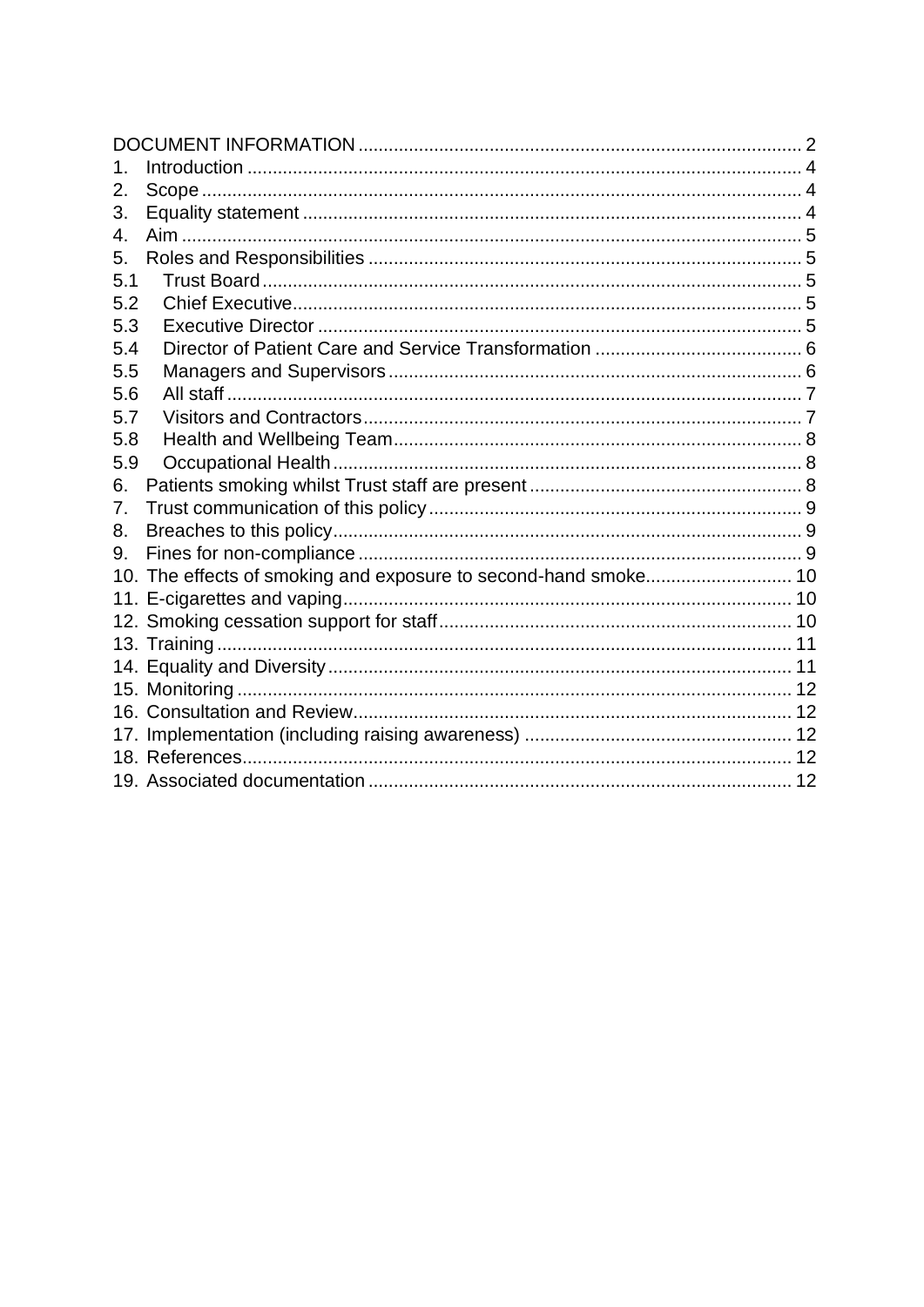# <span id="page-3-0"></span>**1. Introduction**

1.1 The South Central Ambulance Service NHS Foundation Trust recognises its duty to comply with the Health and Safety at Work Act (HSWA) 1974 and all subordinate regulations, particularly the Management of Health and Safety at Work Regulations 1999 and the Workplace (Health, Safety and Welfare) Regulations 1992.

1.2 The Trust also recognises its duty to provide a safe workplace that is safe and secure for staff to provide healthcare. Therefore, the Trust is committed to ensuring, so far as is reasonably practicable, the health, safety and welfare of all of its employees and will do all that is reasonably practicable to protect staff and patients within its care from nuisance smoke/vapour from e-cigarettes/vaping and any harmful emissions/hazards associated with the smoking of tobacco.

1.3 Moreover, the Trust recognises its duty under the Health Act 2006 to ensure that all workplaces are smoke free and the consequences of failing to fulfil this; and the subsequent fines that can be applied in accordance with the Smoke Free (Penalties and Discounted Amounts) Regulations 2007.

# <span id="page-3-1"></span>**2. Scope**

2.1 This policy applies to all who work for or carry out work on behalf of the Trust, including volunteers and work experience students. It also applies to all patients within the care and control of the Trust and any contractors and visitors whilst they are on Trust premises. This includes the grounds of any Trust premises and also all ambulances and Trust vehicles including pool cars and cars leased by the Trust for business purposes.

#### <span id="page-3-2"></span>**3. Equality statement**

3.1 The Trust is committed to promoting positive measures that eliminate all forms of unlawful or unfair discrimination on the grounds of age, marriage and civil partnership, disability, race, gender, religion/belief, sexual orientation, gender reassignment and pregnancy/maternity or any other basis not justified by law or relevant to the requirements of the post. The Trust will therefore take every possible step to ensure that this procedure is applied fairly to all employees regardless of the afore mentioned protected characteristics, whether full or part time or employed under a permanent or a fixed term contract or any other irrelevant factor.

3.2 By committing to a policy encouraging equality of opportunity and diversity, the Trust values differences between members of the community and within its existing workforce, and actively seeks to benefit from their differing skills, knowledge, and experiences in order to provide an exemplary healthcare service. The Trust is committed to promoting equality and diversity best practice both within the workforce and in any other area where it has influence.

3.3 Where there are barriers to understanding; for example, an employee has difficulty in reading or writing, or where English is not their first language, additional support will be put in place wherever necessary to ensure that the process to be followed is understood and that the employee is not disadvantaged at any stage in the procedure. Further information on the support available can be sought from the HR Department.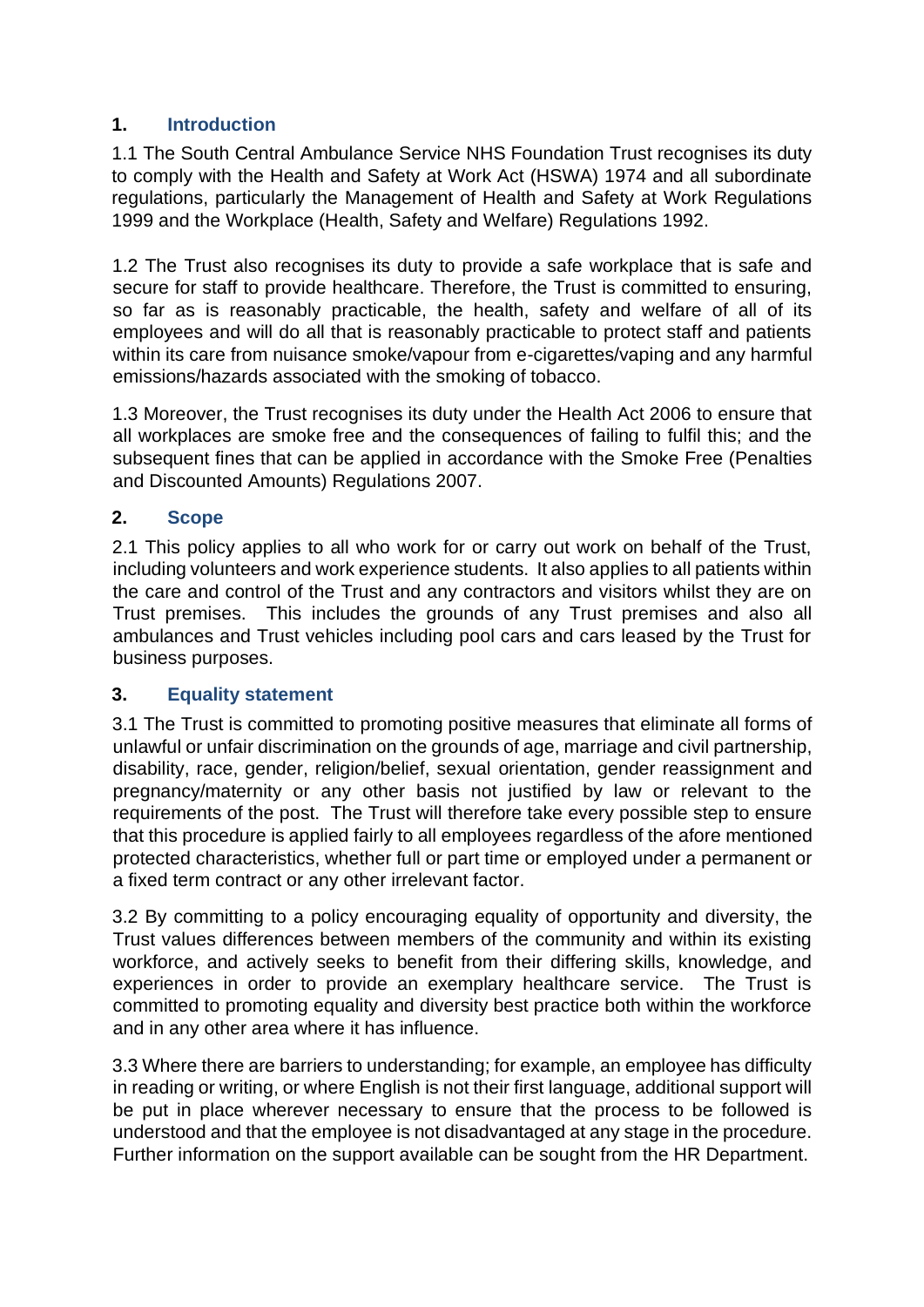# <span id="page-4-0"></span>**4. Aim**

4.1 The aim of the policy are to set out the arrangements for the management of a smoke free work environment which protects, and in so doing improves, the health of staff, patients, visitors and contractors.

4.2 The objectives are to ensure that the Trust has clear and defined arrangements for:

- the protection of both smokers and non-smokers from the hazards to their health due to exposure to environmental tobacco smoke
- and protecting non-smokers from nuisance smoke/vapour from e-cigarettes and vaping
- the support available to staff who wish to stop smoking
- setting an example to other employers and workforces, particularly other health care organisations.

# <span id="page-4-1"></span>**5. Roles and Responsibilities**

# <span id="page-4-2"></span>**5.1 Trust Board**

5.1.1 The Trust Board will ensure that there are suitable and sufficient arrangements and adequate resources for the management and maintaining of a smoke free environment which controls the risks to staff and patients (within its care), volunteers, work experience students, contractors and visitors (affected by the activities of the Trust) from nuisance smoke/vapour from e-cigarettes/vaping and also the harmful emissions/hazards associated with smoking tobacco.

# <span id="page-4-3"></span>**5.2 Chief Executive**

5.2.1 The Chief Executive has overall responsibility for:

- the effective implementation of this policy within the Trust and for ensuring that there are suitable and sufficient arrangements for the management and control of the risks to staff and patients (within its care), volunteers, work experience students, contractors and visitors to the Trust from nuisance smoke/vapour from e-cigarettes/vaping and also the harmful emissions/hazards associated with smoking tobacco.
- ensuring the allocation of sufficient resources to maintain efficient and effective health and safety arrangements to provide and maintain a safe and secure working environment that is smoke free and free from nuisance smoke/vapour from ecigarettes/vaping and also the harmful emissions/hazards associated with smoking tobacco.
- ensuring that policies are reviewed to secure compliance with existing legislation and any changes to this legislation.

# <span id="page-4-4"></span>**5.3 Executive Director**

5.3 Executive Directors are responsible for the effective implementation of this policy within their directorates and for ensuring that there are adequate resources available to fulfil the requirements of this policy.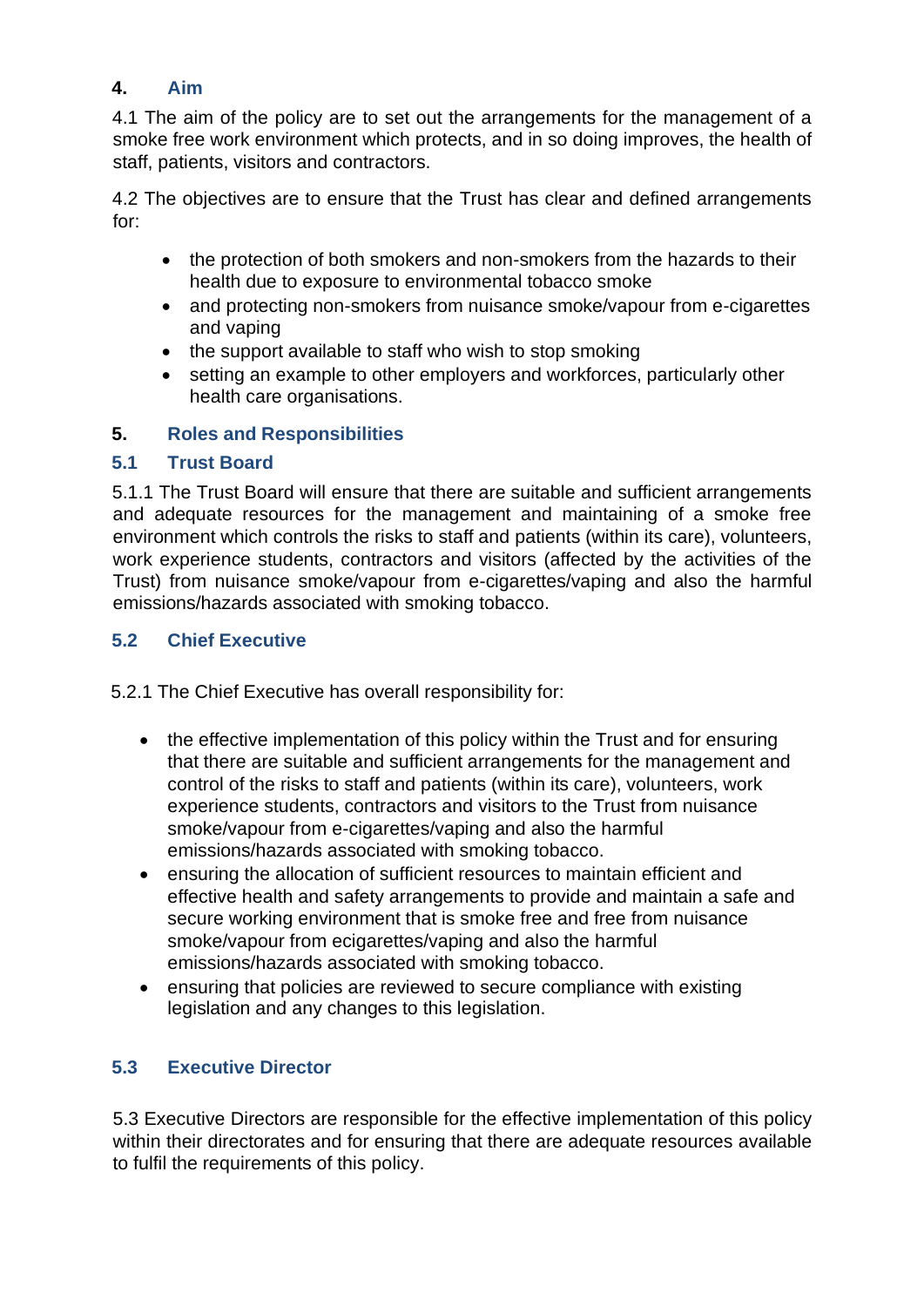## <span id="page-5-0"></span>**5.4 Director of Patient Care and Service Transformation**

5.4.1 The Director of Patient Care and Service Transformation is directly accountable to the Chief Executive and will advise and assist the Trust Board in fulfilling its duties under the relevant statutory legislation. In particular they are responsible for:

- ensuring that workplace health, safety and welfare procedures are constantly reviewed
- ensuring that there are arrangements for liaising with the Health and Safety Executive (HSE)
- ensuring that the Trust Board are kept abreast of relevant new legislation and guidance in order to ensure on-going compliance with the law.

#### <span id="page-5-1"></span>**5.5 Managers and Supervisors**

5.5.1 Managers and supervisors' responsibilities include:

- adhering to any information provided to enable them to fulfil their responsibilities outlined in this policy
- bringing this policy to the attention of staff within their area of responsibility
- ensuring that all staff within their area or responsibility comply with this policy and any smoke free protocols and procedures
- communicating these local procedures and protocols to all staff within their areas of responsibility
- encouraging staff within their area of responsibility to report all breaches of this policy, using the Trust's Incident reporting system, Datix
- ensuring that staff who request it have access to appropriate smoking cessation information and guidance
- ensuring that members of staff are given all necessary support and advice with regard to smoking cessation
- arranging for the investigation of any matters or incidents or breaches of this policy raised by the staff within their area of responsibility
- where necessary, referring any staff who request it to Occupational Health.

5.5.2 Managers and supervisors need to recognise that for some, smoking tobacco and/or smoking e-cigarettes or vaping is an addiction that helps them cope with stressful or traumatic events. There is a difference between someone trying to destress after a stressful or traumatic event and someone who is wilfully breaching a health and safety policy. The former should be treated sensitively and humanely and all managers and supervisors should make themselves aware of their duty of care towards staff with regard to stress management and promote more stress relieving strategies.

5.5.3 If a member of staff has not complied or is not complying with this policy, then their manager or supervisor should seek the support of their Human Resources Advisor, and manage the matter using the Capability Policy and/or the Discipline and Conduct Policy as appropriate.

5.5.4 If individual members of staff challenge their manager on what they perceive as their right to smoke, the manager should refer them to these points:

This is a Trust policy relating to health and safety and should be observed as such. Indeed, staff have a legal duty to comply with health and safety legislation and the arrangements the Trust has put in place to comply with health and safety legislation.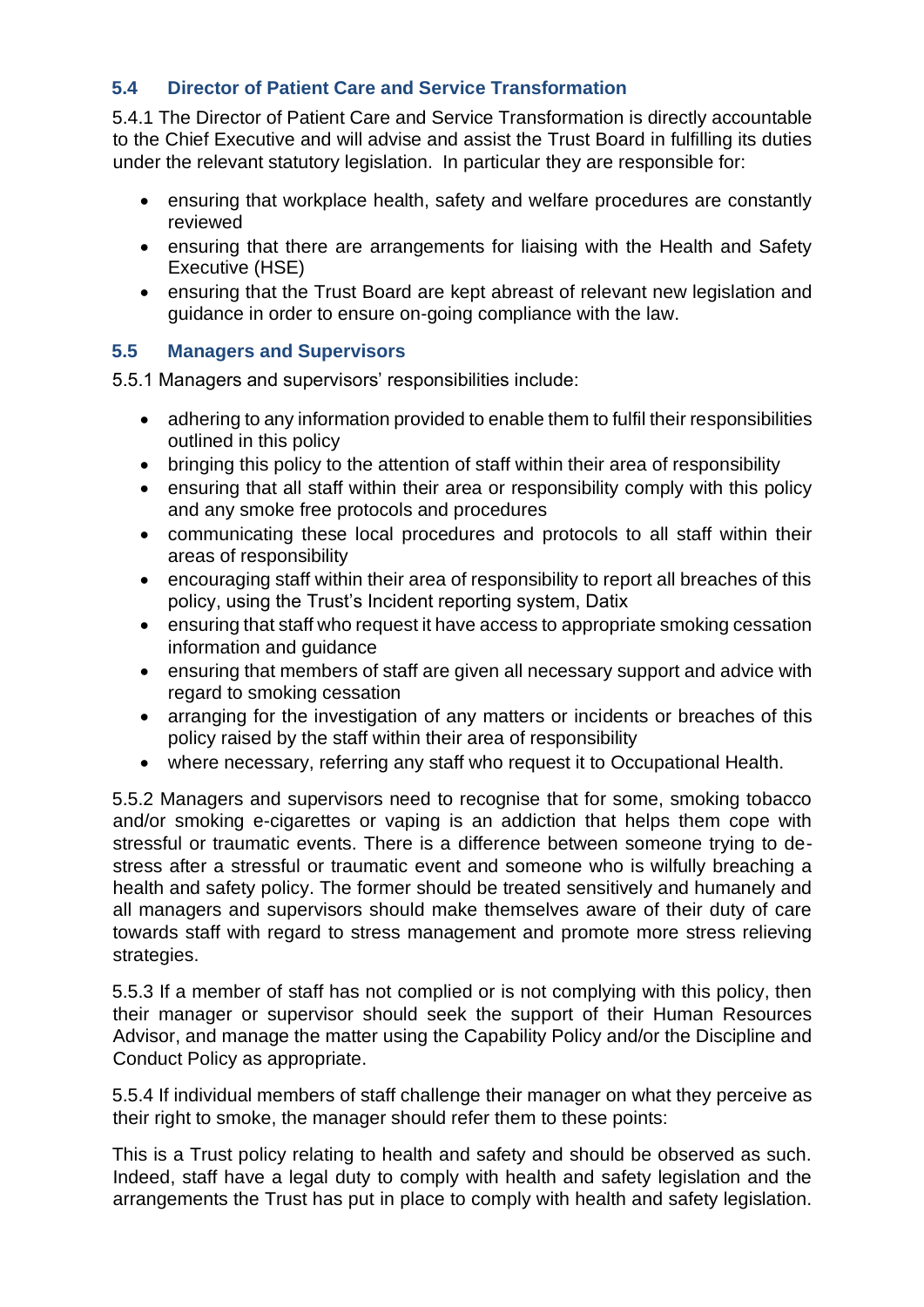This policy is based on the same principles as policies relating to dangerous machinery, hazardous substances, etc.,

- The policy is concerned with where someone smokes and/or uses ecigarettes and/or vaping not whether they smoke and/or use e-cigarettes and/or vaping.
- 5.5.5 In the event of a wilful breach of this policy, staff will be treated in accordance with local Performance and Conduct/Disciplinary policies as appropriate.

#### <span id="page-6-0"></span>**5.6 All staff**

5.6.1 Staff have the following responsibilities:

- to make themselves fully aware of the policy and to abide by it
- to ensure that they do not smoke cigarettes and/or electronic cigarettes and/or vape whilst they are on either Trust premises or any other NHS Smoke free premises and other organisations' premises. This includes whilst they are in Trust vehicles. (It should be assumed that all NHS premises are smoke free.)
- to take reasonable care for their own health, safety and welfare and that of others who may be affected by their acts or omissions
- to report any concerns they have with regards to a smoke free environment not being observed using the Trust's Incident reporting system, Datix
- to adhere to any safety measures put in place to ensure their safety, including any safe systems of work or safe operating procedures
- to attend the Occupational Health department, if referred by their manager.

5.6.2 Since the 1st January 2007, staff have not been permitted to smoke whilst they are on duty (on duty refers to the time they are at work, excluding official breaks), irrespective of their location within the Trust. This applies to all staff within the Trust. Staff who wish to smoke and/or use e-cigarettes or vape can only do so if they are offsite and on their lunch-break or equivalent.

5.6.3 Staff must not smoke and/or use e-cigarettes and/or vape whilst they are wearing their uniform and are visible to the general public. Should staff wish to smoke and/or use ecigarettes and/or vape whilst they are off duty (on their official break) they should do so away from Trust premises and if they are in their uniform they should disguise/cover their uniform with a non-uniform jacket, coat or similar.

5.6.4 Staff are reminded when assessing incidents/entering scene that they have the right to withdraw if risks are apparent to staff and/or equipment in accordance with generic risk assessment procedures.

#### <span id="page-6-1"></span>**5.7 Visitors and Contractors**

5.7.1 This policy applies to all visitors and contractors, irrespective of their circumstances.

5.7.2 Visitors who contravene this policy will be asked to either stop smoking cigarettes and other tobacco products, and also stop smoking e-cigarettes and/or stop using vaping devices or leave Trust premises.

5.7.3 Contractors who contravene this policy will be reported to the relevant lead person within the Estates and Facilities Team who is responsible for the monitoring of the conduct of contractors on site.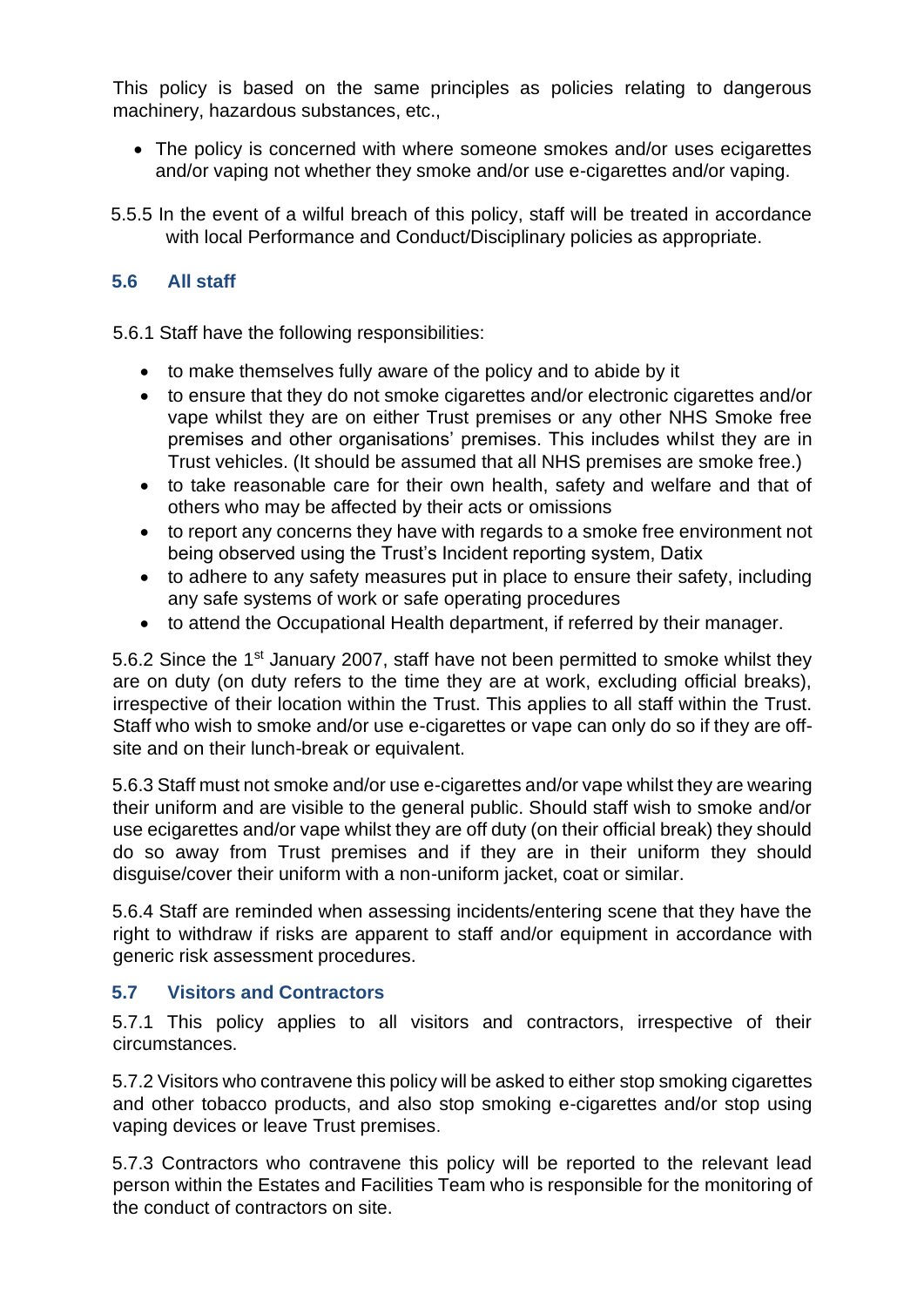5.7.4 If a visitor or contractor requests information or advice on stopping smoking they should be given the details of the NHS Stop Smoking Service.

5.7.5 All tenders and contracts will stipulate adherence to this policy. If there any existing contracts which do not then they should be modified at the earliest opportunity.

# <span id="page-7-0"></span>**5.8 Health and Wellbeing Team**

5.8.1 The Trust's Health and Wellbeing Team will advise and guide the Trust on the latest guidance and developments with regards to:

- Maintaining a smoke free workplace
- Support available for smokers who wish to quit.

5.8.2 The Health and Wellbeing Team will also, upon request, send out an information pack containing guidance on nicotine replacement therapy (NRT).

#### <span id="page-7-1"></span>**5.9 Occupational Health**

- 5.9.1 The Occupational Health Department, commissioned by the Trust, have the following responsibilities:
	- a) to advise the Trust of all aspects of health in the workplace in order to assist the

Trust in complying with legal requirements

- b) to assess any managers and staff who have been referred to Occupational Health with suspected work-related ill-health and to advise the Trust of the action that should be taken
- c) to carry out assessments of medical fitness on staff prior to employment
- d) to carry out assessments and advise on the manager or staff member's suitability to return-to-work following an injury.

#### <span id="page-7-2"></span>**6. Patients smoking whilst Trust staff are present**

6.1 The Trust has no control on whether or not a patient choses to smoke or smoke ecigarettes and/or vape in their own home/residence whilst Trust staff are in attendance. Nonetheless, the Trust does have a duty to protect staff from noxious substances and harmful emissions and protect, so far as reasonably practicable, their health, safety and welfare whilst they are at work and this extends to areas outside of the Trust's control.

6.2 If staff attend to a patient in their own home/residence or another person's home/residence and the patient or someone in the vicinity of the area is smoking cigarettes or smoking e-cigarettes or vaping and thereby exposing staff to second hand smoke and/or the vaping fumes, the member of staff should politely ask the patient/individual to stop smoking/vaping and give them reasons why. It is hoped that the patient/individual will comply with this polite request. When doing this, staff should bear in mind that the patient may be smoking/vaping because it affords them some relief from their pain/discomfort/anxiety/stress. Likewise, any individuals who are smoking/vaping in the vicinity might be doing so to alleviate their anxiety/stress.

6.3 If the patient/individual does not comply with this request, then the member of staff should report the matter using the Trust's Incident reporting system, Datix.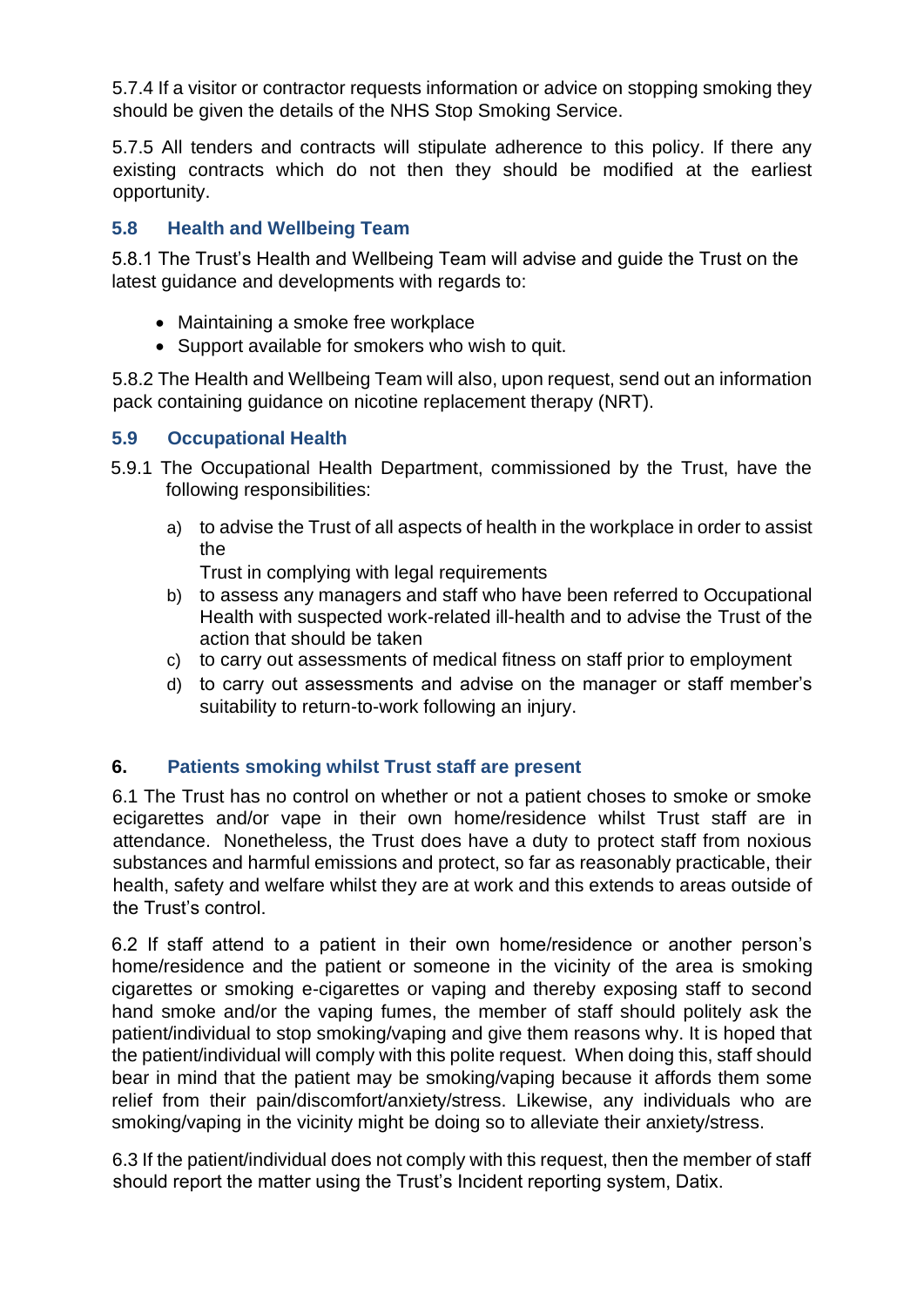6.4 If it is a patient who the Trust regularly visits and who continues to ignore requests to stop smoking/vaping whilst Trust staff are in attendance, then, provided the staff have reported this issue using the Trust's Incident reporting system, Datix, the Trust will write to the patient and formerly request that the patient does not smoke whilst Trust staff are in attendance at their home/residence. If necessary a visit will be made to the patient's home/residence to discuss and try and resolve the matter with them.

# <span id="page-8-0"></span>**7. Trust communication of this policy**

7.1 This policy and the Trust's smoke free position will be communicated to staff at Induction. Staff will also be advised/reminded of how the policy applies in all Trust premises and vehicles.

7.2 Signs will be clearly displayed at Trust premises to ensure that anyone entering these premises will be aware that smoking tobacco and also smoking e-cigarettes or vaping is not allowed within the Trust. This includes Trust grounds and the entrances and exits to these grounds and premises.

7.3 Tenders and contracts with the Trust will stipulate that adherence to this policy is a contractual condition.

7.4 Advertisements will include a reference to this policy.

# <span id="page-8-1"></span>**8. Breaches to this policy**

8.1 As of the 1<sup>st</sup> April 2007, any member of staff found to acting in breach of this policy will be managed informally in the first instance as follows:

If the staff member is found to be in breach of this policy they will be managed in accordance with the Capability and Discipline and Conduct Policies as appropriate.

In the event of a wilful breach of Trust Procedures, staff will be treated in accordance with the Trust's Capability and/or Discipline and Conduct Policies as appropriate.

# <span id="page-8-2"></span>**9. Fines for non-compliance**

9.1 Any organisations or persons who chose not to abide by the Health Act 2006 and the subsequent smoke free legislation may be liable to a fixed fine and possible criminal prosecution.

9.2 Individuals are liable for fines of £50 for smoking in a smoke free premises or a vehicle. This fine will be reduced to £30 if paid within 15 days.

9.3 If individuals are prosecuted in court, the fine could be £200.

9.4 A fixed penalty notice of £200 can be imposed on the Trust and/or a manager of a premises or a person in control of a premises (or a vehicle) for failing to display appropriate no smoking signage. This fine is reduced to £150 if paid within 15 days.

9.5 In cases of prosecution and conviction, the Trust and /or manager or a person in control of a premises (or a vehicle) can be fined up to £1,000.

9.6 The Trust and/or manager of a premises or a person in control of a premises (or a vehicle) can be fined up to £2,500 for failing to prevent others from smoking in their premises.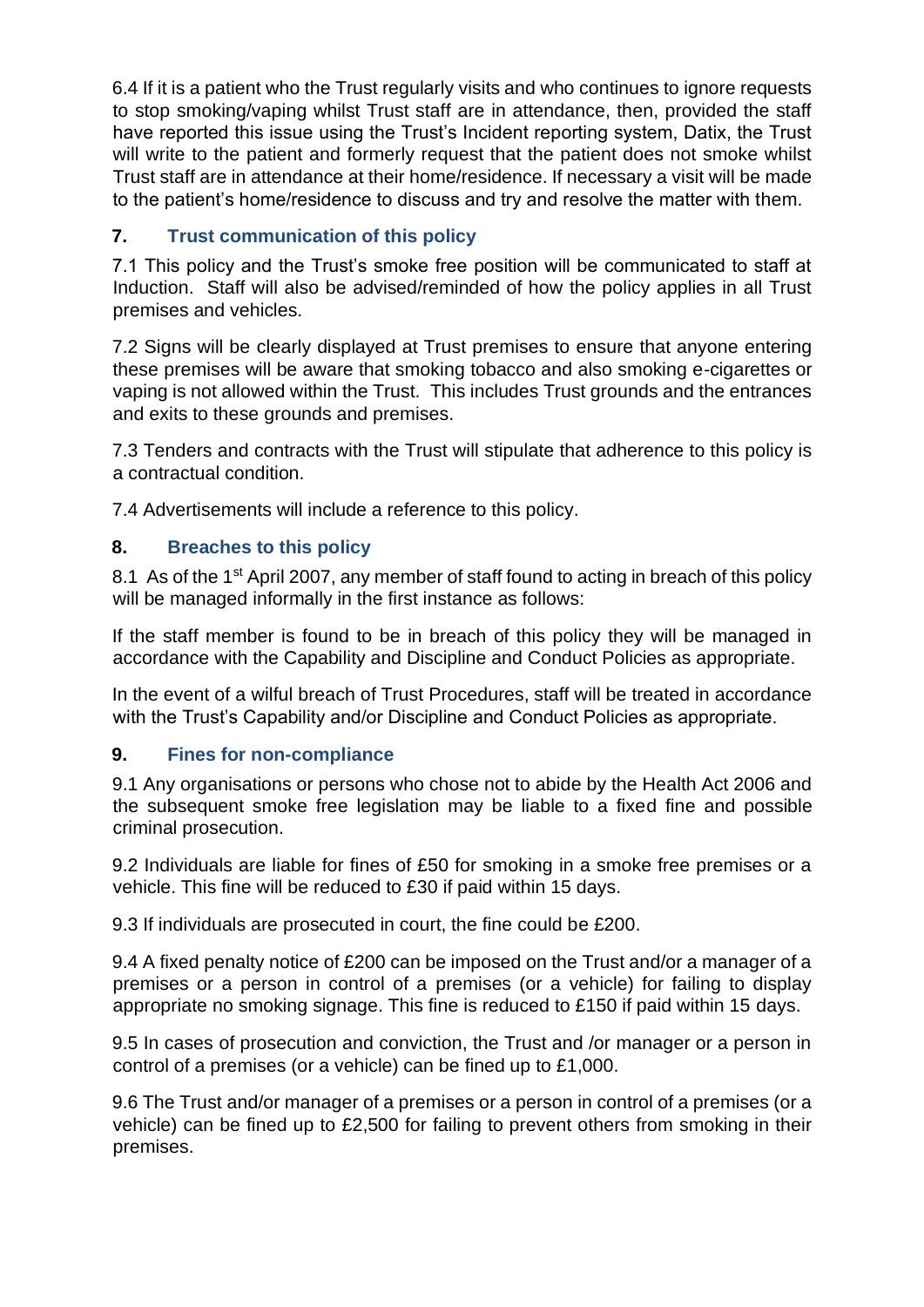## <span id="page-9-0"></span>**10. The effects of smoking and exposure to second-hand smoke**

10.1 Smoking can, among other things, cause lung cancer and heart disease. Likewise, second hand smoke and breathing other people's tobacco smoke can cause lung cancer and heart disease to non-smokers, as well as many other illnesses and minor ailments/conditions.

10.2 This policy recognises that smoking and second hand smoke adversely affects the health of all people. However, it is not concerned with whether anyone smokes, rather it is concerned with where they smoke and the potential effect this has on patients, visitors, contractors, smoking and non-smoking staff and other members of the wider health community. It is also concerned with the presence of preventable carcinogenic substances at Trust premises, including in the curtilage of those premises.

#### <span id="page-9-1"></span>**11. E-cigarettes and vaping**

- 11.1 This policy recognises that smoking e-cigarettes and vaping is not the same as smoking tobacco. It also recognises the evidence from the World Health Organisation and Public Health England which states that the use of ecigarettes and vaping:
	- is 95% less harmful than smoking tobacco
	- can help people quit smoking tobacco
	- and that organisations should recognise these differences.

11.2 The Trust also recognises that staff who do not smoke tobacco /e-cigarettes e and/or vape have expressed concerns about the smoking of e-cigarettes and vaping within the Trust with regards to the variance in the chemical composition of these products and the potential impact on their health. They have also expressed concerns about the nuisance/unpleasant odour/vapour given off by e-cigarettes/vaping and the image portrayed by Trust staff smoking e-cigarettes or vaping whilst in their uniform.

11.3 Therefore, because of these concerns and until the smoking of e-cigarettes and vaping is classified as completely safe, the Trust does not allow the use of these products on Trust premises.

11.4 The Trust will also continue to monitor and review the medical research and guidance from the WHO and Public Health England, the British Medical Foundation and their respective findings on the use of e-cigarettes and vaping; and, where necessary, will amend this policy.

11.5 Due to the effects of smoking and the use of e-cigarettes and vaping, the Trust sincerely encourages its employees to refrain from smoking/using e-cigarettes/vaping outside the circumstances set out in this policy, both in their own interests and as representatives of a major public body whose purpose, among other things, is to improve health. However, this falls outside the scope of this policy.

#### <span id="page-9-2"></span>**12. Smoking cessation support for staff**

12.1 Staff who wish to stop smoking will be helped to access individual or group support and nicotine replacement therapies as appropriate. A 'Support for Quitters' contact list of national and local services can be obtained from Occupational Health.

12.2 The Trust will give maximum support to staff wishing to give up smoking and the following facilities have been introduced: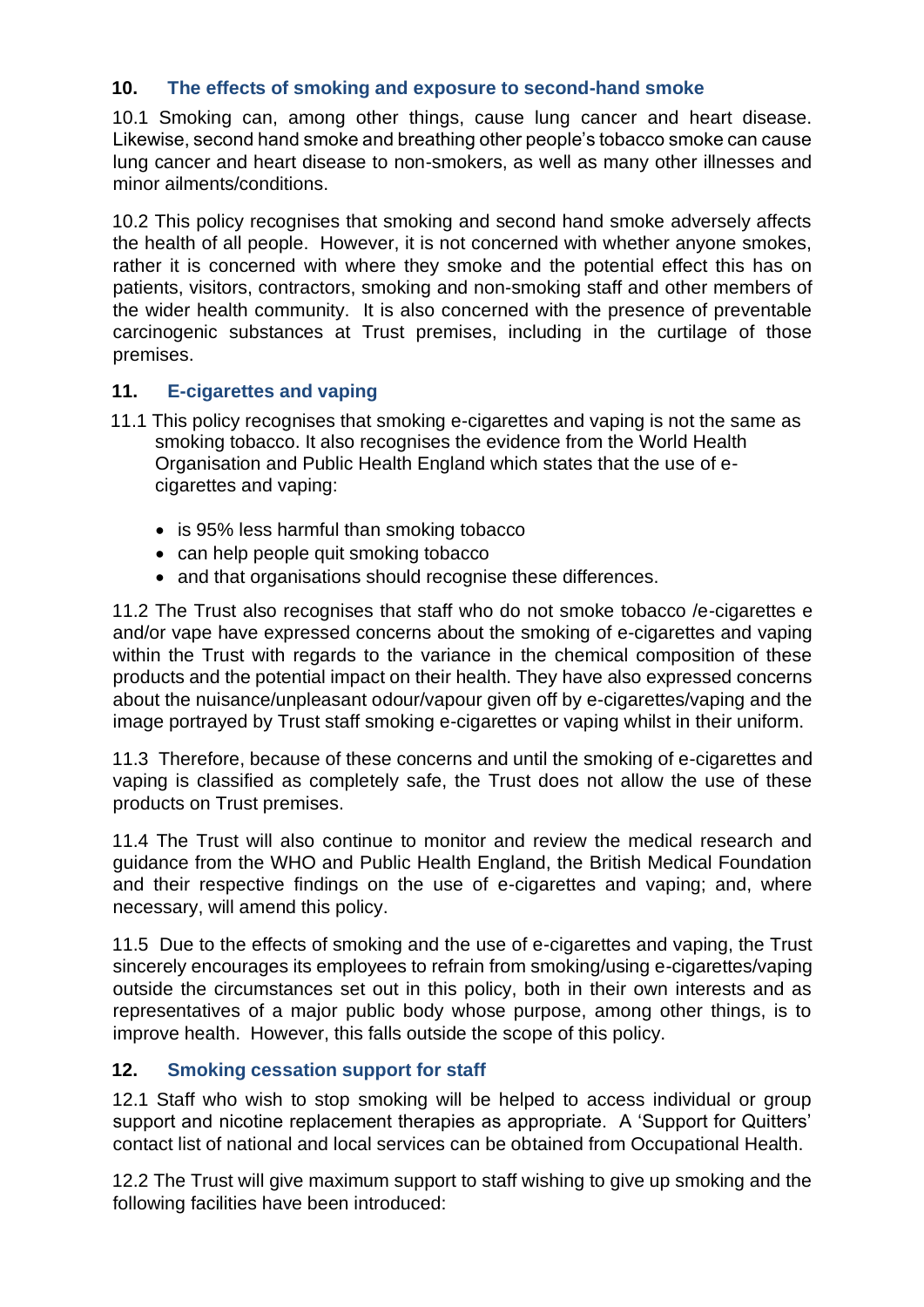- General information regarding the NHS Smokefree National Helpline which can be contacted on: 0300 123 1044 or email: http://quitnow.smokefree.nhs.uk
- Provision of information regarding smoking cessation courses
- Counselling through the Trust's employee assistance provider
- Regular publicity of smoking cessation services available to staff and their families in Berkshire, Buckinghamshire, Hampshire and Oxfordshire.

12.3 To access free or discounted nicotine replacement therapy, staff must contact the Trust's Health and Wellbeing Team who will send them the relevant information pack which contains guidance.

12.4 Any other advice and support that is suggested by staff will be considered.

#### <span id="page-10-0"></span>**13. Training**

13.1 On induction, Managers and staff will be provided with information about the Trust being a smoke free environment.

# <span id="page-10-1"></span>**14. Equality and Diversity**

14.1 This policy will be applied fairly to all employees regardless of race, ethnic or national origin, colour or nationality; gender (including marital status); age; disability; sexual orientation; religion or belief; length of service, whether full or part-time or employed under a permanent or a fixed-term contract or any other relevant factor. The Trust will therefore take every possible step to ensure that this policy is applied fairly to all employees regardless of these protected characteristics or whether full or part-time or employed under a permanent or a fixed-term contract or any other irrelevant factor.

By committing to a policy encouraging equality of opportunity and diversity, the Trust values differences between members of the community and within its existing workforce, and actively seeks to benefit from their differing skills, knowledge, and experiences in order to provide an exemplary healthcare service. The Trust is committed to promoting equality and diversity best practice both within the workforce and in any other area where it has influence.

Where there are barriers to understanding, e.g., an employee has difficulty in reading or writing or where English is not their first language additional support will be put in place wherever necessary to ensure that the process to be followed is understood and that the employee is not disadvantaged at any stage in the procedure. Further information on the support available can be sought from the Human Resources Department.

Employees exercising their rights and entitlements under the regulations will suffer no detriment as a result.

A full 'Equality Impact Assessment' is available on request.